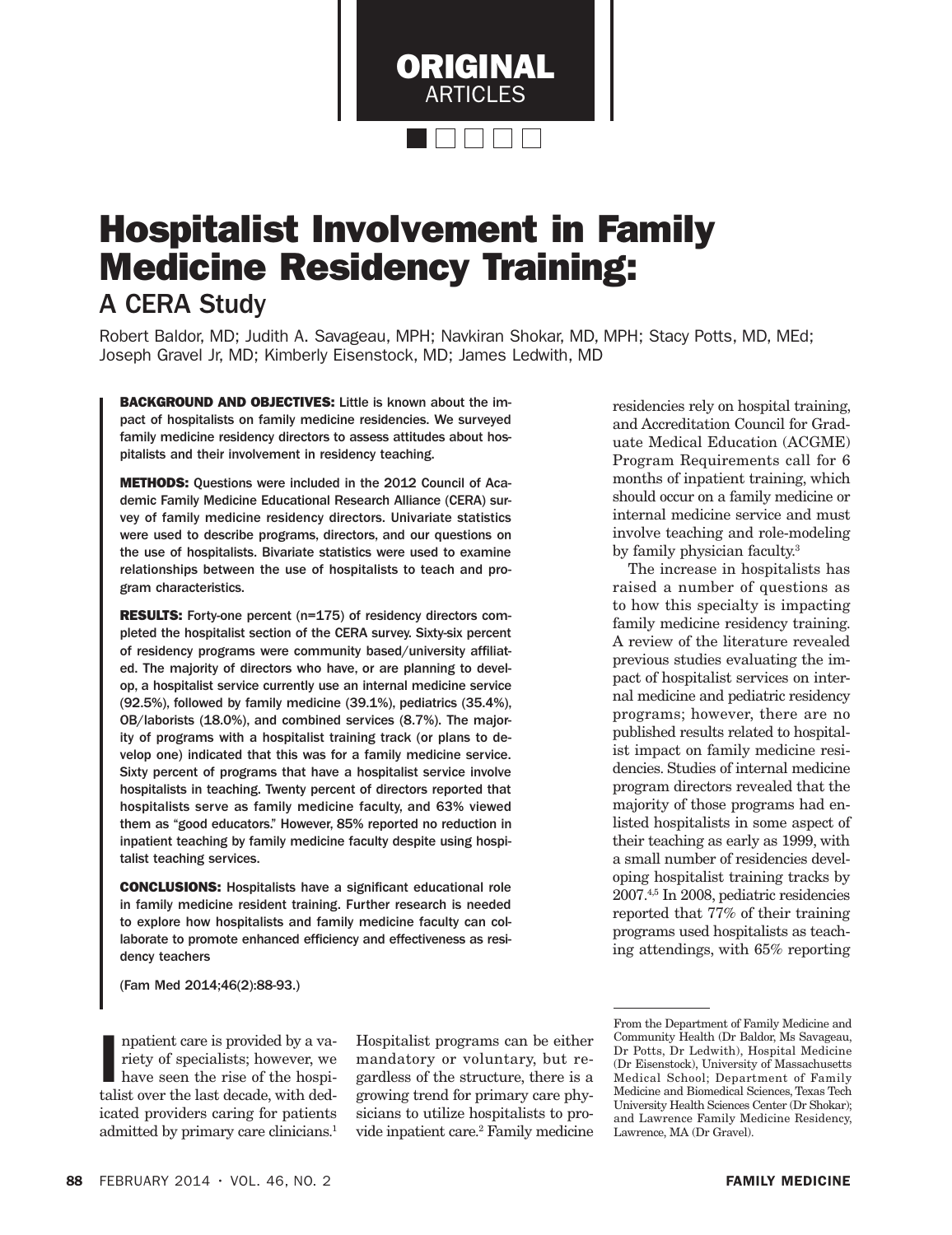that hospitalists were responsible for all general pediatric services.<sup>6</sup>

To understand the impact of the hospitalist movement on family medicine residency training programs, we developed a series of questions that were included in the 2012 Council of Academic Family Medicine (CAFM) Educational Research Alliance (CERA) survey of family medicine residency directors.7,8 Our specific objective was to understand the influence of hospitalists on family medicine inpatient training. We aimed to understand the global impact of hospitalist programs on residency training, the nature of these programs (eg, whether they are family medicine based or internal medicine based), the extent to which hospitalists are involved in teaching, and how residency programs view any such changes in inpatient teaching models. Now that the hospitalist movement has become widespread, we also wanted to understand whether there were residency program characteristics (eg, geographic differences) that differentiated programs with more or less hospitalist involvement.

## **Methods**

An invitation to complete the CERA survey was distributed electronically to 431 family medicine residency program directors nationwide with a link to the survey to be completed via Survey Monkey. Two followup email notices (with survey links) were distributed to nonrespondents at 2-week intervals from the original survey (distributed in March 2012). The survey instrument included basic demographics of residency programs such as structure, size, and geographic location, plus our hospitalist content-specific questions modified from two previously published surveys of internal medicine residency programs that gathered information about the nature of existing hospitalist services and their involvement in residency teaching.4 We also assessed the barriers and positive and negative impacts of hospitalist services related to teaching programs. The survey was

Table 1: Demographics of Respondent Programs\*, \*\*

|                                                                                | $n$ (%)    |  |
|--------------------------------------------------------------------------------|------------|--|
| Program type                                                                   |            |  |
| University                                                                     | 30(17.1)   |  |
| Community/university affiliated                                                | 116 (66.3) |  |
| Community/non-university affiliated                                            | 20(11.4)   |  |
| Military                                                                       | 6(3.4)     |  |
| Other                                                                          | 3(1.7)     |  |
| Program location<br>North/Northeast                                            | 37(21.5)   |  |
| South                                                                          | 32(18.6)   |  |
| Midwest                                                                        | 65 (37.8)  |  |
| West                                                                           | 38(22.1)   |  |
| Size of community where program is located                                     |            |  |
| < 75,000                                                                       | 48 (27.6)  |  |
| 75,000-150,000                                                                 | 43 (24.7)  |  |
| 150,000-500,000                                                                | 33(19.0)   |  |
| >500,000                                                                       | 50(28.7)   |  |
| Year program began                                                             |            |  |
| Oldest                                                                         | 1966       |  |
| <b>Newest</b>                                                                  | 2010       |  |
| Number of PGY-1 interns                                                        |            |  |
| Mean (SD)                                                                      | 7.88(2.65) |  |
| Median                                                                         | 8.00       |  |
| Range                                                                          | $1 - 16$   |  |
| Number of PGY-2 residents                                                      |            |  |
| Mean (SD)                                                                      | 7.84(2.67) |  |
| Median                                                                         | 7.50       |  |
| Range                                                                          | $1 - 16$   |  |
| Number of PGY-3 residents                                                      |            |  |
| Mean (SD)                                                                      | 7.74(2.64) |  |
| Median                                                                         | 7.00       |  |
| Range                                                                          | $1 - 16$   |  |
| Proportion of current residents who are international medical graduates (IMGs) |            |  |
| $0\% - 24\%$                                                                   | 90(52.3)   |  |
| 25%-49%                                                                        | 22(12.8)   |  |
| 50%-74%                                                                        | 29 (16.9)  |  |
| 75%-100%                                                                       | 31(18.0)   |  |
| Gender of program director                                                     |            |  |
| Male                                                                           | 123 (70.7) |  |
| Female                                                                         | 51(29.3)   |  |
| Years as program director                                                      |            |  |
| Mean (SD)                                                                      | 7.63(6.07) |  |
| Median                                                                         | 6.00       |  |
| Range                                                                          | $1 - 32$   |  |

 $*$  n=175

\*\* Frequencies may not total to number of respondents eligible to answer questions due to sporadic missing data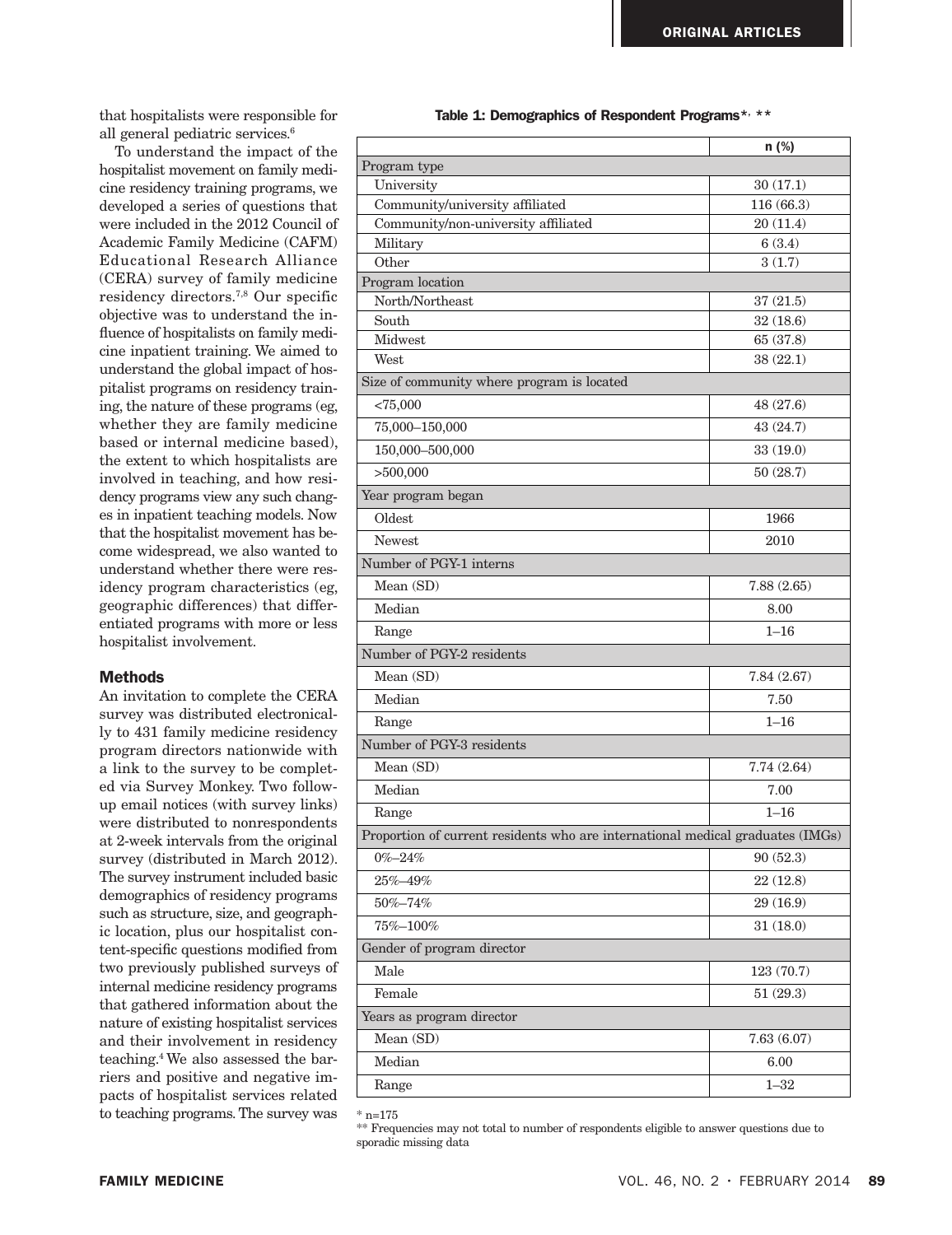piloted with three family medicine residency directors and the director of our local family medicine hospitalist service (an internist). Their feedback was incorporated into the final survey. These questions were then incorporated into the 2012 CERA survey, an ombudsman survey that included multiple content areas.

Data were analyzed using PASW/ SPSS V19 (IBM Corporation, Somers, NY). Univariate statistics were used to describe the nature of the residency programs, the residency directors, and our specific questions on the use of hospitalists in family medicine residency training. Bivariate statistics were used to examine relationships between the use of hospitalists to teach family medicine residents and program characteristics. Depending on the categorical or continuous nature of the survey questions, chi-square tests and Student's *t* tests were used to evaluate these bivariate relationships, using a *P*≤.05 to denote statistical significance.

The University of Massachusetts Institutional Review Board reviewed our study and found it to be exempt from formal review due to the anonymity of survey respondents and the minimal risk to subjects in completing the survey.

#### Results

#### *Demographics*

Of the 431 surveys distributed, two were returned due to invalid or rejected email addresses. Of those invitations received, 212 residency directors responded (37 partial responses and 175 complete responses; the 175 completed responses representing a 40.8% response rate: 175/429). Table 1 shows the frequencies and proportions of the responding residency programs and their directors. The majority of programs (66.3%) were community based/university affiliated. This compares with American Academy of Family Physicians data, noting that 59% of programs have this structure. All regions of the country were represented, as were community sizes ranging from  $<30,000$  to  $>1$  million people. Program histories ranged from older programs that began in 1966 to new programs that commenced in 2010.

## *Hospitalist Programs*

The majority of program directors (89.1%) noted that their primary teaching hospital employs hospitalists. Of the 19 directors reporting that their hospital does not currently employ hospitalists, three quarters of these (73.7%) also indicated that their hospital has no plans to develop a hospitalist service. Reasons for this predominantly included lack of hospital interest (100%), lack of financial support for a hospitalist model (92.9%), and opposition by the hospital's medical staff to losing revenues generated by their inpatient practices (78.6%) as well as losing their inpatient practice (57.1%).

|                           | <b>Currently Have a</b><br><b>Hospitalist Service (or</b><br><b>Plan to Develop One)</b> | <b>Currently Have a</b><br><b>Hospitalist Training Track</b><br>(or Plan to Develop One) |
|---------------------------|------------------------------------------------------------------------------------------|------------------------------------------------------------------------------------------|
|                           | $n = 161*$                                                                               | $n = 55*$                                                                                |
|                           | $n$ (%)                                                                                  | $n$ (%)                                                                                  |
| Family medicine service   | 63(39.1)                                                                                 | 31(59.6)                                                                                 |
| Internal medicine service | 149(92.5)                                                                                | 22(42.3)                                                                                 |
| Pediatric service         | 57(35.4)                                                                                 | 4(7.7)                                                                                   |
| OB/laborist service       | 29(18.0)                                                                                 | 3(5.8)                                                                                   |
| Combined services         | 14(8.7)                                                                                  | 5(9.6)                                                                                   |

Table 2: Specialty Type of Hospitalist Programs

\* Respondents were able to select from more than one category.

Of those responding family medicine residency directors who have, or are planning on, developing a hospitalist service the majority have an internal medicine service (92.5%), followed by family medicine (39.1%), pediatrics (35.4%), OB/laborists (18.0%), and combined services (8.7%) (Table 2). However, only 60.0% of programs that have a hospitalist service involve hospitalists in teaching residents. Residency directors who have a hospitalist training track, focus area, or concentration (or plan on developing one in the future) noted that a family medicine service is the one most likely to be used (59.6%), followed by internal medicine (42.3%), combined services (9.6%), pediatrics (7.7%), and OB/laborists (5.8%).

## *Teaching Activities*

More than two thirds of respondents (72.7%) who have a hospitalist service noted that such a service does not make it difficult to involve family physicians in teaching and role-modeling. A variety of teaching activities are provided to family medicine residents by hospitalists (Table 3). Primary activities include serving as attendings on resident services (60.6%), performing direct observation of residents' inpatient clinical skills (56.4%), conducting teaching rounds (47.9%), and providing lectures (45.7%). All other teaching activities were reported to occur by less than 30% of residency directors.

Of those respondents who reported that hospitalists are involved in teaching, most (59.0%) noted that 1–2 months of family medicine inpatient training is done exclusively by hospitalists, followed by 27.9% providing 3–4 months of exclusive training. Hospitalists were viewed as "good educators" by nearly two thirds (62.8%) of the residency program directors responding. Nearly all noted that using hospitalists resulted in either no change in the quality of inpatient training for residents (55.6%) and medical students (74.4%), or it improved the quality of training for these learners (residents: 40.0%, medical students: 22.1%).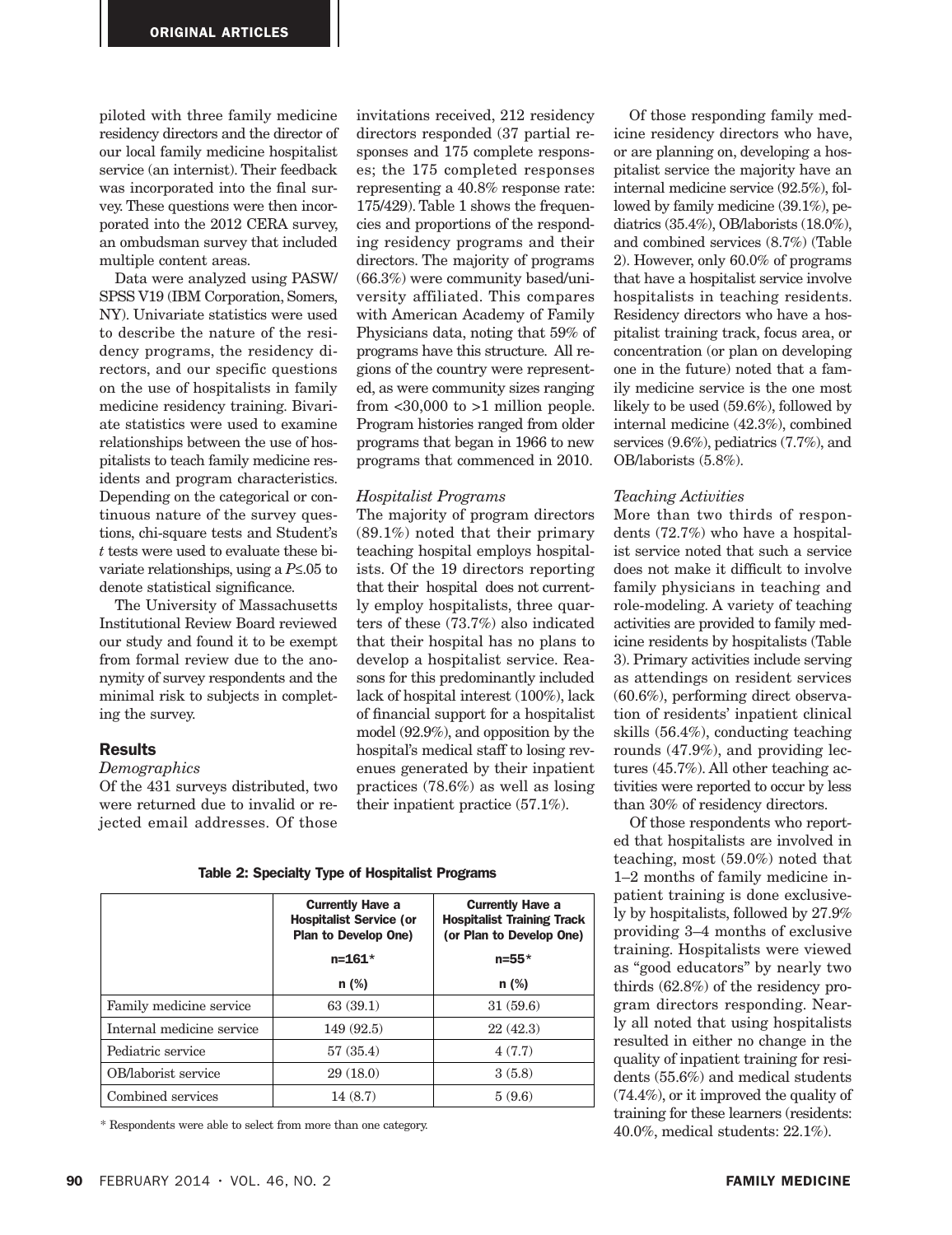## Table 3: Hospitalist involvement in Resident Teaching\*, \*\*

|                                                                                                                                  | n (%)                 |
|----------------------------------------------------------------------------------------------------------------------------------|-----------------------|
| <b>Teaching activities</b>                                                                                                       |                       |
| Hospitalists serve as attending on resident services<br>Yes<br>No                                                                | 57 (60.6)<br>37(39.4) |
| Hospitalists serve as family physician faculty<br>Yes<br>No                                                                      | 19(20.2)<br>75 (79.8) |
| Hospitalists conduct teaching rounds<br>Yes<br>No                                                                                | 45 (47.9)<br>49(52.1) |
| Hospitalists perform direct observation of inpatient clinical<br>skills<br>Yes<br>$\rm No$                                       | 53(56.4)<br>41(43.6)  |
| Hospitalists provide lectures<br>Yes<br>No                                                                                       | 43(45.7)<br>51(54.3)  |
| Hospitalists attend morning report focused on sign-out/<br>transitions of care<br>Yes<br>No                                      | 17(18.1)<br>77 (81.9) |
| Hospitalists attend morning report, which has a teaching<br>component on admitted patients<br>Yes<br>No                          | 29 (30.9)<br>65(69.1) |
| <b>Quality/impact of hospitalists</b>                                                                                            |                       |
| Hospitalists at my institution are viewed as good educators<br>Yes<br>No                                                         | 59 (62.8)<br>35(37.2) |
| Hospitalists are more accessible to residents than other<br>inpatient teaching faculty<br>Yes<br>No                              | 24(25.5)<br>70 (74.5) |
| Resident inpatient supervision has improved with the<br>addition of hospitalists<br><b>Yes</b><br>No                             | 28(29.8)<br>66 (70.2) |
| Use of hospitalists has reduced the inpatient teaching<br>responsibilities of family medicine health center faculty<br>Yes<br>No | 14(15.1)<br>79 (84.9) |

 $*$  n=94

\*\* Frequencies may not total to number of respondents eligible to answer questions due to sporadic missing data.

#### *Teaching Barriers*

Residency program directors noted a number of reasons why hospitalists are not involved in teaching (Table 4). The most common reasons included: hospitalists not supported to teach (68.9%), hospitalists interested and capable but too busy to teach (49.2%), and hospitalists

capable/qualified to teach but need faculty development (47.5%). Not being interested in any teaching, not being interested in teaching family medicine residents, and not qualified/capable of teaching were not prevalent reasons for hospitalists to not be involved in teaching. Among these top three reasons for

a lack of involvement in residency teaching by hospitalists, there were few differences in program characteristics as viewed by regions of the country, size of the community, and program type (data not shown). The only significant finding was that programs in the South were three times more likely to note that hospitalists were too busy to teach (35.2% versus 13.4% reporting "not involved"), while programs in the Midwest were nearly 50% less likely to say their hospitalists were too busy to teach  $(31.5\%$  versus  $46.3\%$  reporting "no" to this barrier;  $X^2=8.167$ ,  $P=.043$ ). This may relate to the Society of Hospital Medicine data, which have revealed variability in the number of encounters/shifts seen in different regions of the country.9

# *Training Tracks*

When asked about having a hospitalist training track, only one quarter (23.3%) of residency program directors noted having a track, focus, or area of concentration for their residents. Of those programs that do not (76.7%), nearly all (84.4%) have no plans to develop this type of training track. Reasons for not developing a track most commonly included a lack of need as residents are currently well trained for inpatient care by standing curriculum (63.1%) and no tracks or areas of concentrations of any kind are offered for residents (37.9%). Less than 10% of residency directors noted no interest in developing any tracks, that hospitalists were not interested in teaching, or that no financial support was available to offer such training. Interestingly, only two of the residency directors who reported not being interested in developing a hospitalist training track also reported that they were philosophically opposed to this idea.

# *Practice Patterns*

Finally, we asked about the percentage of residents graduating in the last 3 years who were providing adult inpatient care in their current practices. Nearly two thirds of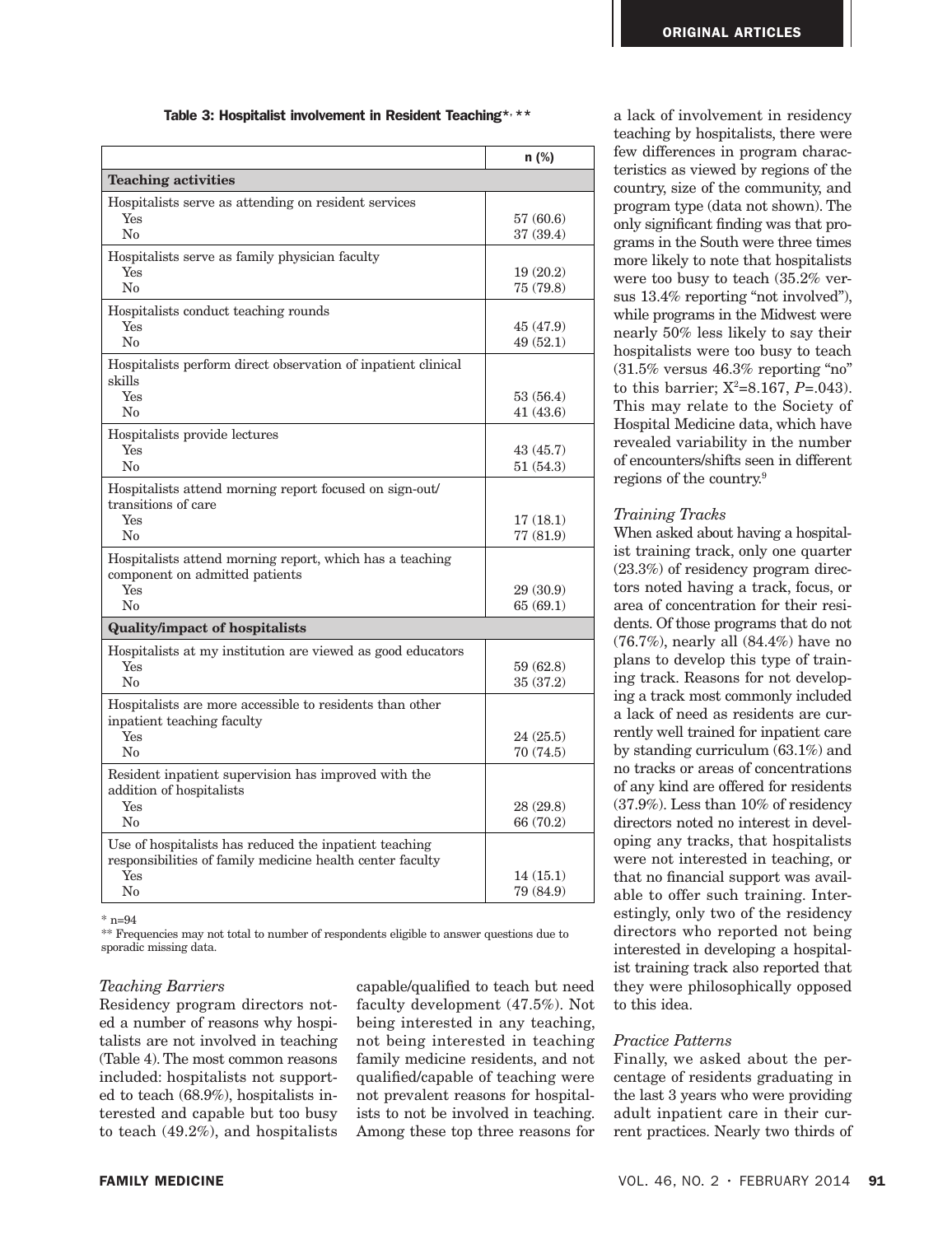programs  $(64.1\%)$  reported  $<50\%$ of their graduates provided inpatient care. Programs located in the South were three times more likely to have <50% providing inpatient care (24.1% versus 8.5% >50%) while programs in the Midwest were 50% more likely to have >50% providing such care (49.2% versus 31.5% <50%, X2 =8.198, *P*=.042). Communities with >500,000 population were more than twice as likely to have <50% providing inpatient care (37.0% versus 16.4% >50%) while communities with <75,000 population were nearly twice as likely to have >50% of recent graduates providing inpatient care (39.3% versus 21.3% <50%, X2=10.338, *P*=.016). There were no significant differences in amount of inpatient care provided by graduates that related to the presence of a hospitalist service or by type of program (data not shown).

## **Discussion**

Our survey respondents represent a sample that reflects the national presence of family medicine training programs with diverse reporting from type, size, and geographic location. The results demonstrate that the growth of hospitalist programs nationwide has had a significant impact on family medicine training programs.

Hospitalist programs have clearly infiltrated the inpatient care world with a vast majority of respondents (89%) noting that their associated teaching hospitals have a hospitalist service in place, although only 60% report involvement of those hospitalists in their teaching programs. This contrasts with pediatric programs reporting that as of 2008, 77% of their training programs use hospitalists as teaching attendings, and 65% reported that they were responsible for all inpatient teaching.<sup>6</sup> Internal medicine programs reported an even higher percentage of teaching involvement in 2009, with 92% reporting hospitalists serving as faculty attendings on their hospital ward services.4

#### Table 4: Reasons for Lack of Hospitalist Involvement in Resident Teaching\*,\*\*

|                                                                                                   | $n$ (%)   |
|---------------------------------------------------------------------------------------------------|-----------|
| Hospitalists not interested in any teaching                                                       |           |
| Yes                                                                                               | 12(19.4)  |
| No                                                                                                | 50(80.6)  |
| Hospitalists not interested in teaching family medicine residents                                 |           |
| Yes                                                                                               | 13(21.3)  |
| $\rm No$                                                                                          | 48 (78.7) |
| Hospitalists not qualified to be members of our faculty                                           |           |
| Yes                                                                                               | 5(8.2)    |
| $\rm No$                                                                                          | 56 (91.8) |
| Hospitalists not capable/qualified to teach family medicine<br>residents                          |           |
| Yes                                                                                               | 4(6.6)    |
| $\rm No$                                                                                          | 57 (93.4) |
| Hospitalists capable/qualified to teach family medicine residents<br>but need faculty development |           |
| Yes                                                                                               | 29(47.5)  |
| $\rm No$                                                                                          | 32(52.5)  |
| Hospitalists not supported to teach                                                               |           |
| Yes                                                                                               | 42(68.9)  |
| $\rm No$                                                                                          | 19(31.1)  |
| Hospitalists interested and capable but too busy to teach                                         |           |
| Yes                                                                                               | 30(49.2)  |
| $\rm No$                                                                                          | 31(50.8)  |

 $*$  n=62

\*\* Frequencies may not total to number of respondents eligible to answer questions due to sporadic missing data.

Hospitalists' involvement in family medicine teaching for the majority (61%) of programs was to serve as the teaching attending (conducting teaching rounds, directly observing clinical skills, and providing lecturing). However, it was not felt that the hospitalists were more accessible to the residents or that inpatient supervision had improved with the addition of the hospitalist. Only 20% serve as family medicine faculty, despite the majority of program directors (63%) reporting that hospitalists at their institution were viewed as good educators, which is consistent with reports from internal medicine and pediatric programs.9 Surprisingly, the majority (85%) also reported no reduction in inpatient teaching responsibility of their family medicine health center faculty despite the use of hospitalist teaching services.

Those programs reporting that their hospitalists were not involved in teaching noted that for the majority (69%) the hospitalists were

not supported to teach, and half (49%) also indicated that they were too busy to teach. A similar number (47%) felt that the hospitalists were qualified to teach but needed faculty development. This too, is consistent with internal medicine and pediatric programs.10,11

Regarding educational programming, less than a quarter (23%) of the residency directors reported the development of a hospitalist training track—the majority had no plans to develop such tracks. The most common reason cited was "no need" (63%) as the residents were well trained for inpatient care with the standing curriculum. Interestingly, over a third (38%) of the programs offered no tracks or concentration of any kind for their residents.

Finally, we note the declining inpatient care being provided by recent graduates. Indeed, two thirds (64%) of programs reported that less than half of their recent graduates (in the last 3 years) included